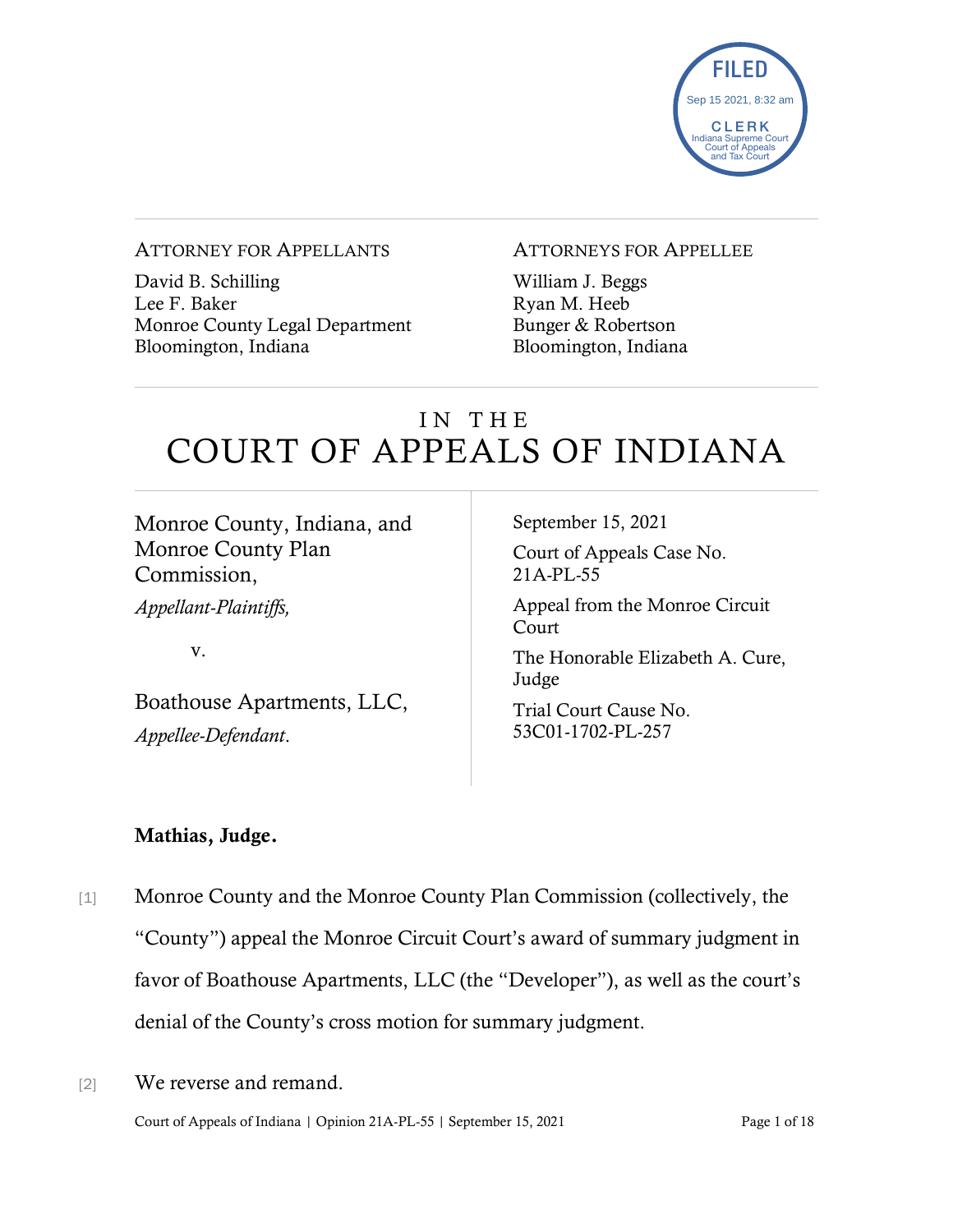#### Facts and Procedural History

- [3] The undisputed facts show that the Developer owns three lots in the Lakes Neighborhood Planned Unit Development in Bloomington, Indiana (the "Property"). In 2016, after the County issued the Developer an improvement location permit, the Developer began constructing townhome apartments on the Property. The improvement location permit detailed that the townhomes "must be installed correctly before a Land Use certificate will be issued," that a "Land Use Certificate must be obtained from the Planning Department before a Certificate of Occupancy can be issued by the Building Department," and that "[b]oth must be issued before the property can be occupied." Appellant's App. Vol. III, pp. 44, 54.
- [4] On August 3, 2016, after several months of construction, the County's building inspector inspected the townhomes to determine whether the construction complied with the use and occupancy requirements noted in the improvement location permit and set forth in County ordinances (the "Monroe County Code").<sup>1</sup> Upon completing this inspection, the building inspector provided inspection reports listing several construction deficiencies for the Developer to correct or complete. Appellant's App. Vol. II, pp. 105–16. The County informed the Developer that it would not grant final inspection approval until

Court of Appeals of Indiana | Opinion 21A-PL-55 | September 15, 2021 Page 2 of 18

<sup>1</sup> We take judicial notice of the ordinances and resolutions in the Monroe County Code. *See* [Ind. Evidence](https://www.westlaw.com/Document/N4B2F4400AC5511DE97CFC30D94C59A9E/View/FullText.html?transitionType=Default&contextData=(sc.Default)&VR=3.0&RS=da3.0)  [Rule 201](https://www.westlaw.com/Document/N4B2F4400AC5511DE97CFC30D94C59A9E/View/FullText.html?transitionType=Default&contextData=(sc.Default)&VR=3.0&RS=da3.0) ("The court may judicially notice . . . the existence of . . . ordinances of municipalities.").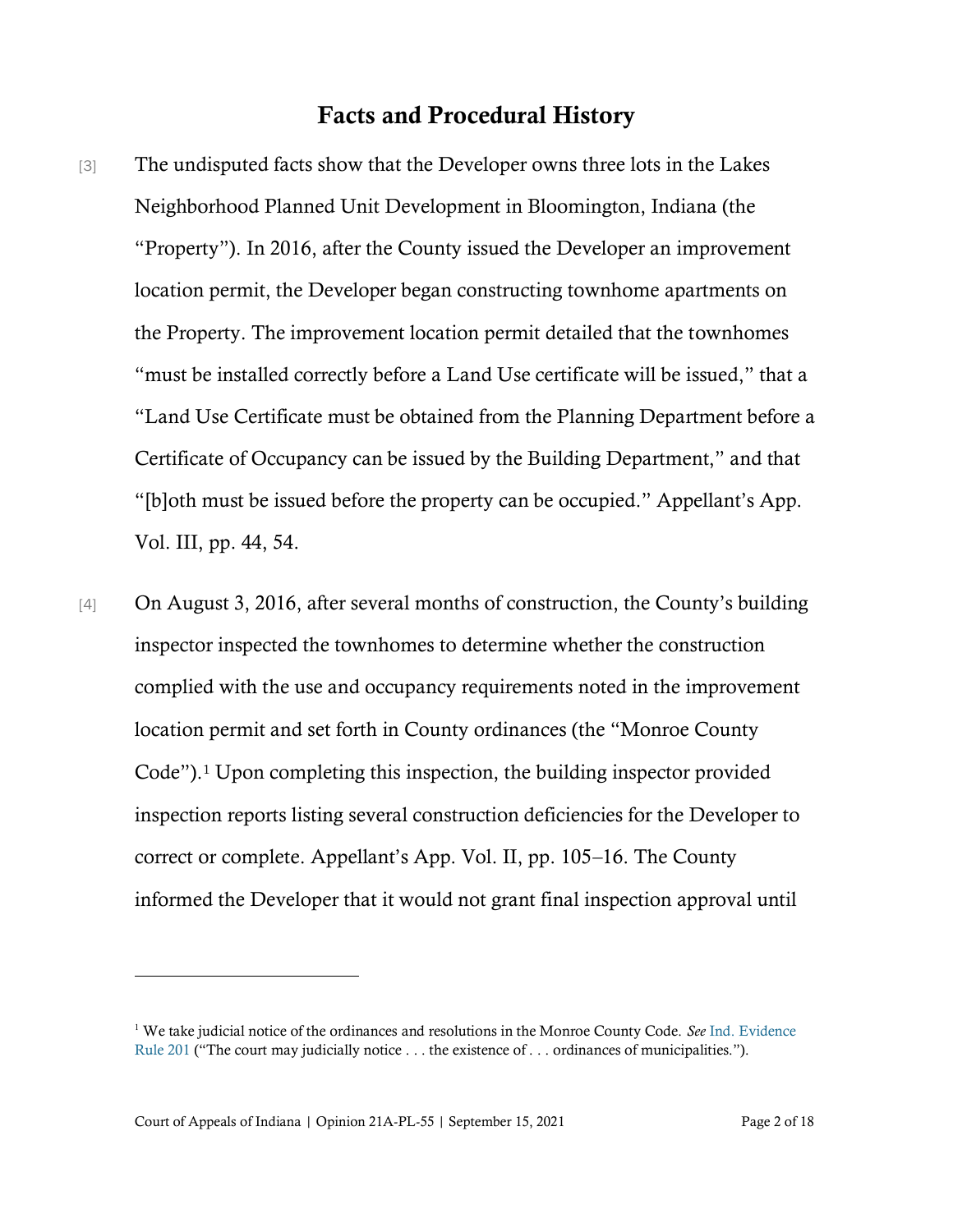the deficiencies were corrected, and the County reminded the Developer that "a final inspection approval [is] required prior to occupancy of the apartments." Appellant's App., Vol. III, p. 81.

- [5] On August 6, just three days later, residential tenants began occupying several of the townhomes. The Developer had not yet obtained a final inspection approval, a land use certificate, or a certificate of occupancy. *Id.* at 53, 55, 68– 70. The County did not learn that tenants occupied the townhomes until mid-September, when the County inspected the townhomes for a second time. *Id*. at 71. During that inspection on September 14 and 15, an employee from the County's planning department observed that curtains had been hung in several of the townhomes' windows, that patio furniture had been placed in the yards, and that people entered and exited the townhomes. *Id*.
- [6] On September 19, the planning department employee communicated her findings to the assistant planning director, who in turn apprised the county attorney. Upon receiving this information, the county attorney assured the planning department that he would "look into preparing an action against the developer." Appellant's App. Vol. II, p. 78.
- [7] The next day, the County completed a third inspection; this time, for the specific purpose of identifying Monroe County Code violations. The County's building inspector noted that "a number of the apartments were being occupied." Appellant's App. Vol. III, p. 81. Final inspection approval was not granted at that time because "several features required by the Monroe County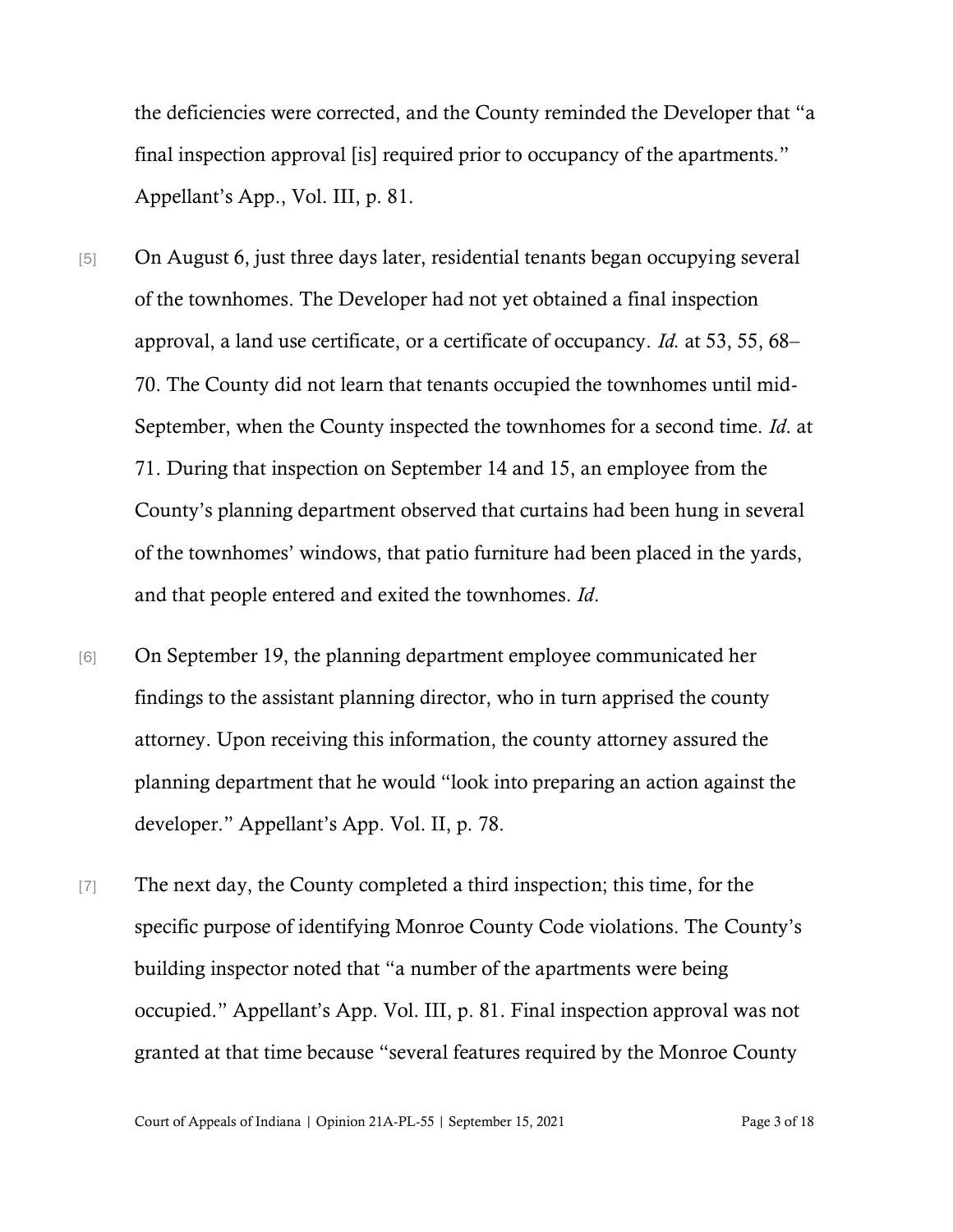Building Code still had not been installed or completed." *Id.* The building inspector issued updated inspection reports noting the still-uncompleted construction tasks and identifying more than one dozen occupied townhomes. Appellant's App. Vol. II, pp. 111–16. The updated inspection reports also stated that "Planning Department approval was required." Appellant's App. Vol. III, p. 81.

- [8] By September 26, the townhomes still "did not satisfy the Zoning Ordinance requirements for the issuance of Land Use Certificates." *Id.* at 72. The planning department employee emailed the Developer a list of unresolved construction deficiencies, emphasizing again that the specified tasks "must be completed in order to receive a conditional Land Use Certificate," which "is required prior to the [certificate of occupancy] for the townhomes." Appellant's App. Vol. II, pp. 117–121, 124, 126.
- [9] Communication between the Developer and the County continued for several weeks. Indeed, on September 30, the Developer met with members of the County's planning department to discuss the lingering construction deficiencies. *Id.* at 102. On November 22, the County sent the Developer an updated list of outstanding tasks and again reiterated that "[c]omplete installation of all improvements is required before a Land Use Certificate (LUC) can be issued." *Id.* at 121. The County also reemphasized that the issuance of a land use certificate "is required before the property will be considered compliant with Monroe County Zoning Ordinance." *Id*.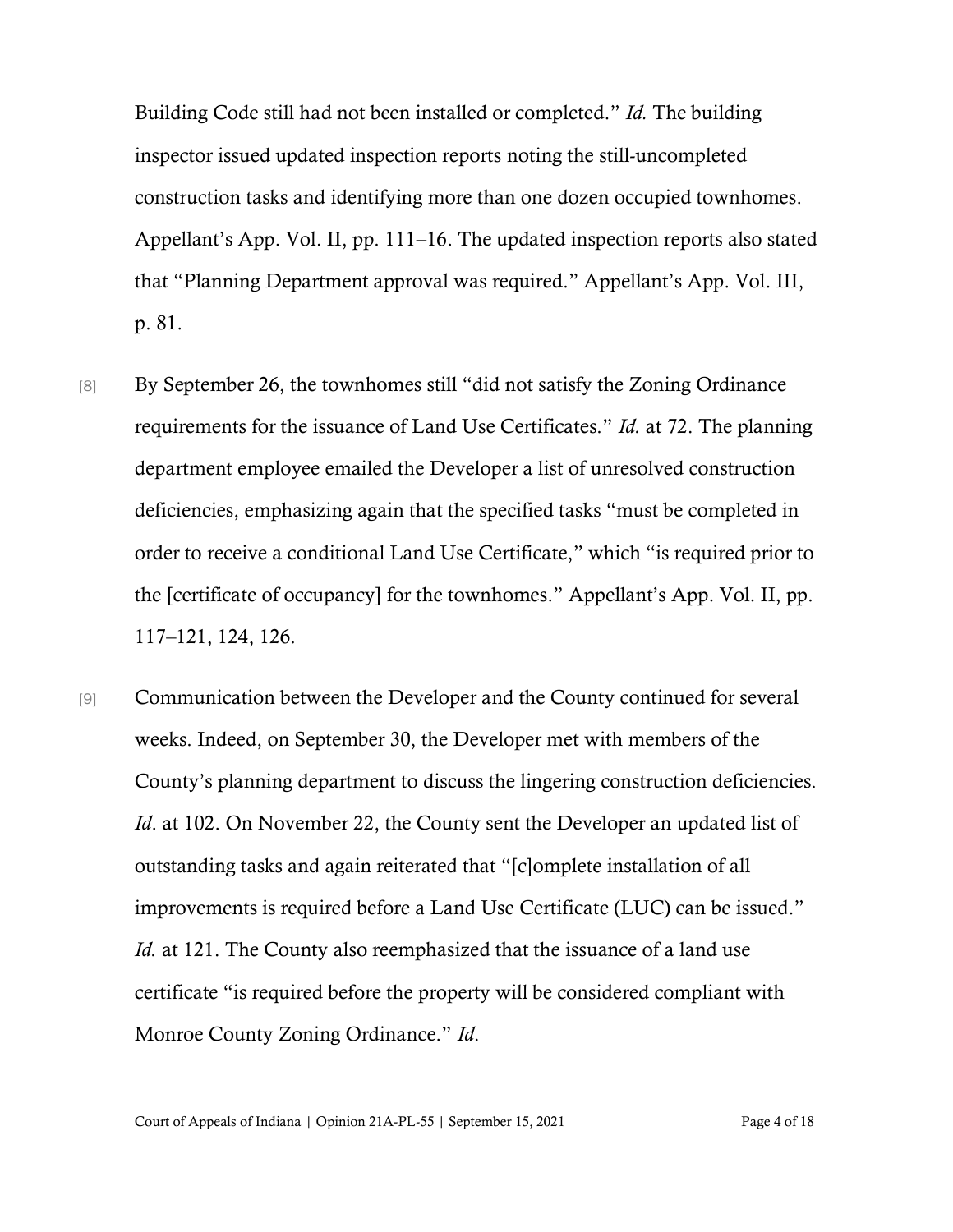- [10] Tenants continued occupying the townhomes while the County and the Developer continued to communicate. But the townhomes still had not been approved for occupancy. So, on February 2, 2017, the County filed a two-count complaint against the Developer. *Id.* at 125.
- [11] The County's complaint sought a monetary penalty against the Developer and alleged that the Developer violated two parts of the Monroe County Code: the building provisions (the "Building Code") and the zoning provisions (the "Zoning Ordinance"). Appellant's App. Vol. III, p. 36. In its answer to the County's complaint, the Developer twice admitted that "some Units were occupied in August, 2016." <sup>2</sup> *Id.* at 53, 55.
- [12] Several months later, the Developer moved for summary judgment. The County responded with a cross motion for summary judgment. Both parties designated evidentiary materials in support of their motions. The designated evidence included a written list—which the Developer had prepared and sent to the County—specifying townhomes that were occupied between August 6, 2016, and March 2, 2017. *Id.* at 68–70.
- [13] The trial court held a hearing on the parties' summary judgment motions and, on January 16, 2021, granted summary judgment to the Developer and denied

<sup>&</sup>lt;sup>2</sup> At this point, the Developer filed a Trial Rule  $12(B)(1)$  motion to dismiss the County's complaint, which the trial court granted. The County then appealed, and a panel of this court reversed, concluding that dismissal of the County's complaint was error. *See [Monroe Cnty. v. Boathouse Apartments, LLC](https://www.westlaw.com/Document/I8bf900b0b02d11ea8406df7959f232f7/View/FullText.html?transitionType=Default&contextData=(sc.Default)&VR=3.0&RS=da3.0)*[, 150 N.E.3d 1045 \(Ind. Ct.](https://www.westlaw.com/Document/I8bf900b0b02d11ea8406df7959f232f7/View/FullText.html?transitionType=Default&contextData=(sc.Default)&VR=3.0&RS=da3.0)  [App. 2020\).](https://www.westlaw.com/Document/I8bf900b0b02d11ea8406df7959f232f7/View/FullText.html?transitionType=Default&contextData=(sc.Default)&VR=3.0&RS=da3.0)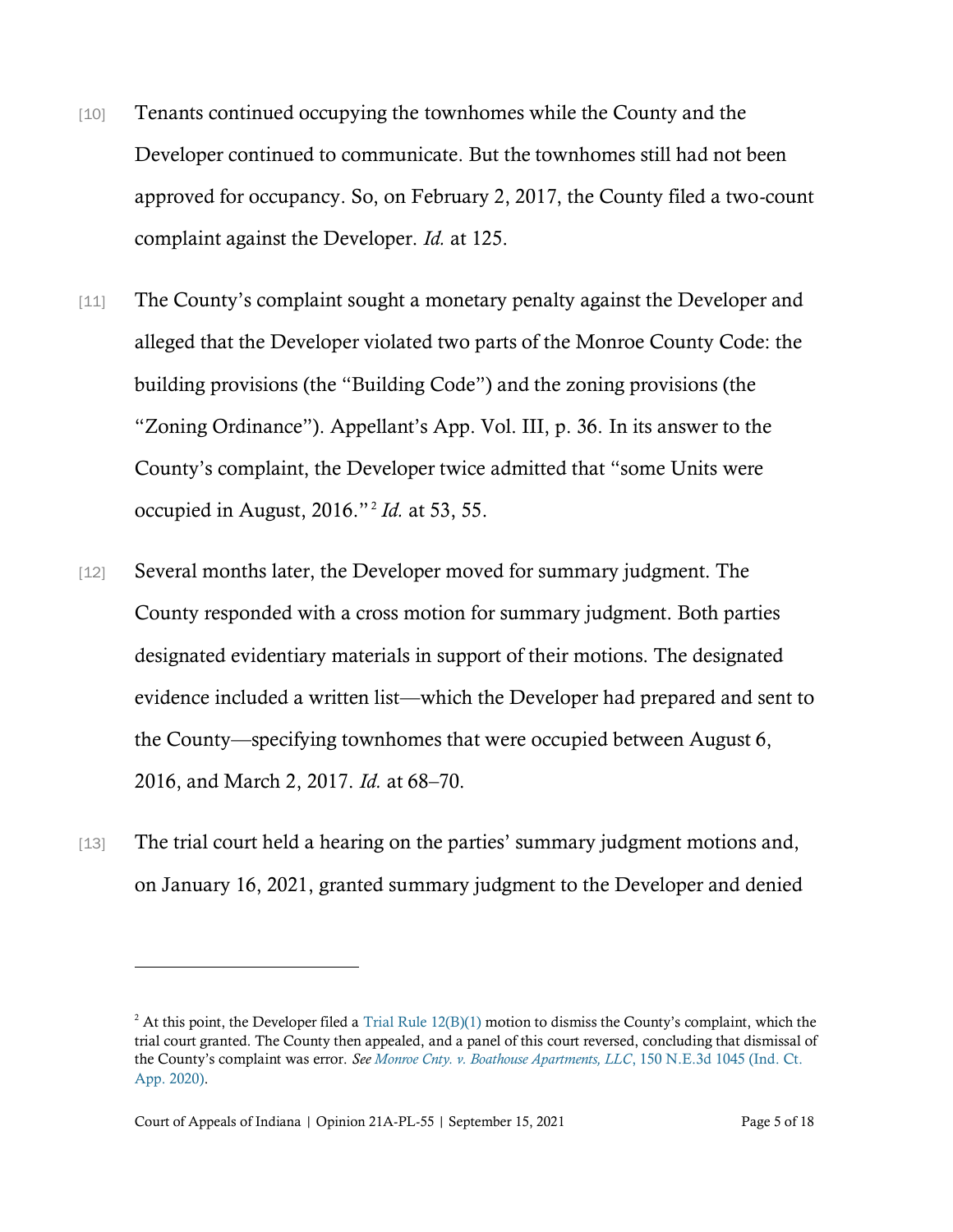the County's cross motion for summary judgment. Appellant's App. Vol. II, pp. 17–18. In its summary judgment order, the trial court described the County's claims as "not credible" and "not believable," and concluded that the County's behavior "belies any assertion that they thought they were behaving properly from the beginning of this case." *Id*.

[14] The County now appeals.

### Standard of Review

- [15] We review a summary judgment order using the same standard applied by the trial court. *[Alexander v. Linkmeyer Dev. II, LLC](https://www.westlaw.com/Document/I31eae9002be311e98335c7ebe72735f9/View/FullText.html?transitionType=Default&contextData=(sc.Default)&VR=3.0&RS=da3.0&fragmentIdentifier=co_pp_sp_7902_612)*, 119 N[.E.3d 603, 612 \(Ind. Ct.](https://www.westlaw.com/Document/I31eae9002be311e98335c7ebe72735f9/View/FullText.html?transitionType=Default&contextData=(sc.Default)&VR=3.0&RS=da3.0&fragmentIdentifier=co_pp_sp_7902_612)  [App. 2019\)](https://www.westlaw.com/Document/I31eae9002be311e98335c7ebe72735f9/View/FullText.html?transitionType=Default&contextData=(sc.Default)&VR=3.0&RS=da3.0&fragmentIdentifier=co_pp_sp_7902_612). Summary judgment is appropriate only when "the designated evidentiary matter shows that there is no genuine issue as to any material fact and that the moving party is entitled to a judgment as a matter of law." [Ind.](https://www.westlaw.com/Document/NBA06E48071B711DCA094A00E6229ED4E/View/FullText.html?transitionType=Default&contextData=(sc.Default)&VR=3.0&RS=da3.0)  [Trial Rule 56\(C\)](https://www.westlaw.com/Document/NBA06E48071B711DCA094A00E6229ED4E/View/FullText.html?transitionType=Default&contextData=(sc.Default)&VR=3.0&RS=da3.0). When a challenge to summary judgment raises questions of law, we review them de novo. *[City of Lawrence Utils. Serv. Bd. v. Curry](https://1.next.westlaw.com/Document/Iff8a0060ef3811e69a9296e6a6f4a986/View/FullText.html?transitionType=UniqueDocItem&contextData=(sc.QASearch)&userEnteredCitation=68+N.E.3d+581)*, 68 N.E.[3d](https://1.next.westlaw.com/Document/Iff8a0060ef3811e69a9296e6a6f4a986/View/FullText.html?transitionType=UniqueDocItem&contextData=(sc.QASearch)&userEnteredCitation=68+N.E.3d+581)  [581, 585 \(Ind. 2017\).](https://1.next.westlaw.com/Document/Iff8a0060ef3811e69a9296e6a6f4a986/View/FullText.html?transitionType=UniqueDocItem&contextData=(sc.QASearch)&userEnteredCitation=68+N.E.3d+581) We owe no deference to a trial court's legal conclusions. *[HDNet LLC v. N. Am. Boxing Council](https://1.next.westlaw.com/Link/Document/FullText?findType=Y&serNum=2028389431&pubNum=0000578&originatingDoc=I8a282f384fae11e49488c8f438320c70&refType=RP&originationContext=document&transitionType=DocumentItem&ppcid=0fea28bed02f4728b89164844307781b&contextData=(sc.DocLink)#co_pp_sp_578_922)*, 972 N.E.2d 92[0, 922 \(Ind. Ct. App. 2012\).](https://1.next.westlaw.com/Link/Document/FullText?findType=Y&serNum=2028389431&pubNum=0000578&originatingDoc=I8a282f384fae11e49488c8f438320c70&refType=RP&originationContext=document&transitionType=DocumentItem&ppcid=0fea28bed02f4728b89164844307781b&contextData=(sc.DocLink)#co_pp_sp_578_922)
- [16] The moving party bears the initial burden of showing that the material facts the facts affecting the outcome of the case—are undisputed. *See [Hughley v. State](https://www.westlaw.com/Document/Ie935ccc1389f11e4b86bd602cb8781fa/View/FullText.html?transitionType=Default&contextData=(sc.Default)&VR=3.0&RS=da3.0&fragmentIdentifier=co_pp_sp_7902_1003)*[,](https://www.westlaw.com/Document/Ie935ccc1389f11e4b86bd602cb8781fa/View/FullText.html?transitionType=Default&contextData=(sc.Default)&VR=3.0&RS=da3.0&fragmentIdentifier=co_pp_sp_7902_1003)  [15 N.E.3d 1000, 1003 \(Ind. 2014\).](https://www.westlaw.com/Document/Ie935ccc1389f11e4b86bd602cb8781fa/View/FullText.html?transitionType=Default&contextData=(sc.Default)&VR=3.0&RS=da3.0&fragmentIdentifier=co_pp_sp_7902_1003) If this burden is met, the nonmoving party must come forward with contrary evidence establishing that there is a genuine issue of material fact. *[Converse v. Elkhart Gen. Hosp., Inc.](https://www.westlaw.com/Document/I48972f4041e311e9bed9c2929f452c46/View/FullText.html?transitionType=Default&contextData=(sc.Default)&VR=3.0&RS=da3.0&fragmentIdentifier=co_pp_sp_7902_625)*[, 120 N.E.3d 621, 625](https://www.westlaw.com/Document/I48972f4041e311e9bed9c2929f452c46/View/FullText.html?transitionType=Default&contextData=(sc.Default)&VR=3.0&RS=da3.0&fragmentIdentifier=co_pp_sp_7902_625)  [\(Ind. Ct. App. 2019\).](https://www.westlaw.com/Document/I48972f4041e311e9bed9c2929f452c46/View/FullText.html?transitionType=Default&contextData=(sc.Default)&VR=3.0&RS=da3.0&fragmentIdentifier=co_pp_sp_7902_625) If the nonmoving party fails to do so, and if the moving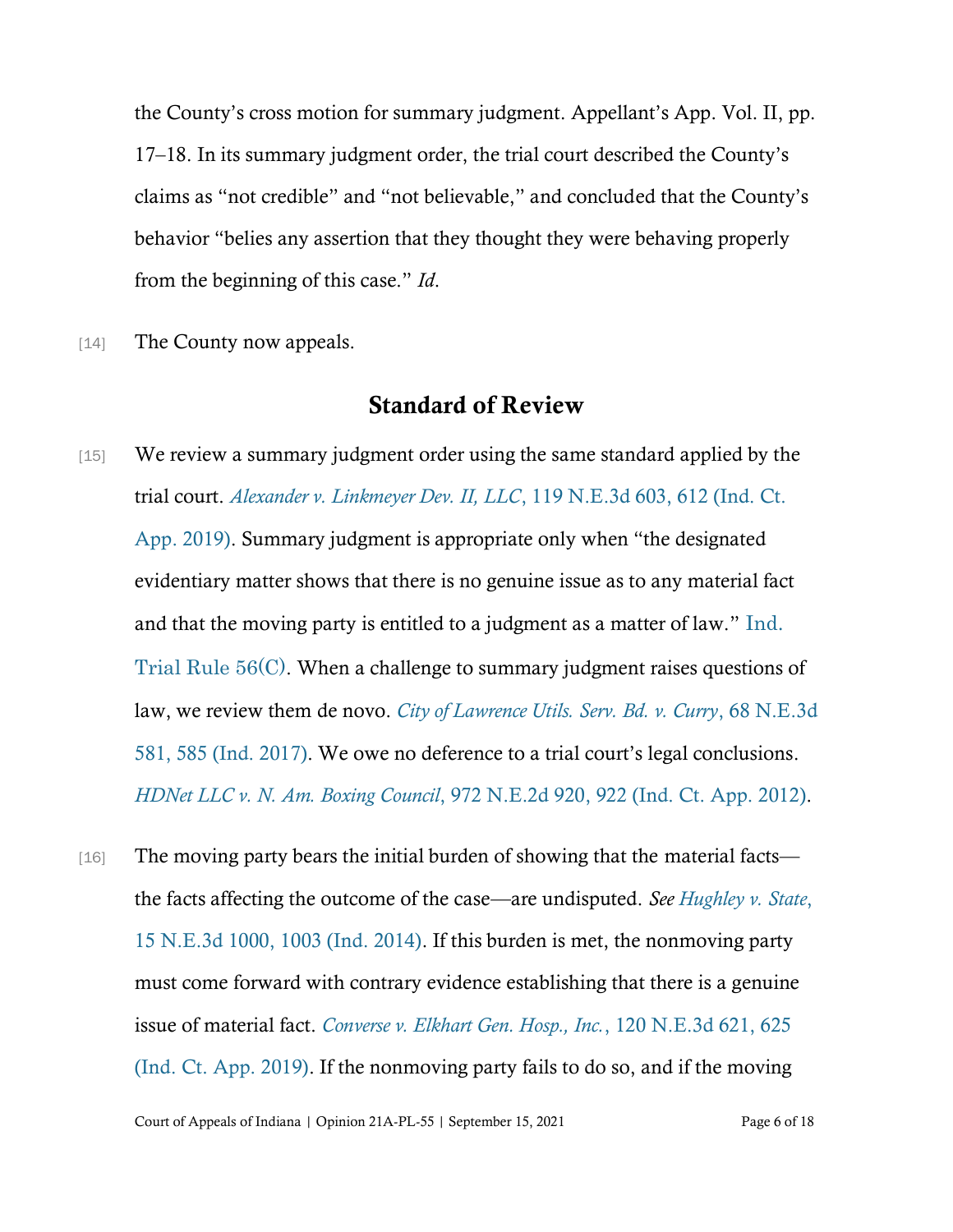party is entitled to judgment as a matter of law, summary judgment should be granted. *[Id.](https://www.westlaw.com/Document/I48972f4041e311e9bed9c2929f452c46/View/FullText.html?transitionType=Default&contextData=(sc.Default)&VR=3.0&RS=da3.0)* As our supreme court has pointed out, however, summary judgment is a blunt instrument by which the non-prevailing party is prevented from having its day in court. *[Hughley](https://www.westlaw.com/Document/Ie935ccc1389f11e4b86bd602cb8781fa/View/FullText.html?transitionType=Default&contextData=(sc.Default)&VR=3.0&RS=da3.0&fragmentIdentifier=co_pp_sp_7902_1003)*[, 15 N.E.3d at 1003.](https://www.westlaw.com/Document/Ie935ccc1389f11e4b86bd602cb8781fa/View/FullText.html?transitionType=Default&contextData=(sc.Default)&VR=3.0&RS=da3.0&fragmentIdentifier=co_pp_sp_7902_1003) Accordingly, we err on the side of letting marginal cases proceed to trial on the merits to avoid the risk of short-circuiting meritorious claims. *[Id.](https://www.westlaw.com/Document/Ie935ccc1389f11e4b86bd602cb8781fa/View/FullText.html?transitionType=Default&contextData=(sc.Default)&VR=3.0&RS=da3.0&fragmentIdentifier=co_pp_sp_7902_1004)* [at 1004.](https://www.westlaw.com/Document/Ie935ccc1389f11e4b86bd602cb8781fa/View/FullText.html?transitionType=Default&contextData=(sc.Default)&VR=3.0&RS=da3.0&fragmentIdentifier=co_pp_sp_7902_1004)

- [17] Here, the County responded to the Developer's motion for summary judgment with its own cross motion for summary judgment. Cross motions for summary judgment do not affect our standard of review. *[Alexander](https://www.westlaw.com/Document/I31eae9002be311e98335c7ebe72735f9/View/FullText.html?transitionType=Default&contextData=(sc.Default)&VR=3.0&RS=da3.0)*[, at 612.](https://www.westlaw.com/Document/I31eae9002be311e98335c7ebe72735f9/View/FullText.html?transitionType=Default&contextData=(sc.Default)&VR=3.0&RS=da3.0) We simply review each motion independently and construe the facts in favor of the nonmoving party in each instance. *[Id.](https://www.westlaw.com/Document/I31eae9002be311e98335c7ebe72735f9/View/FullText.html?transitionType=Default&contextData=(sc.Default)&VR=3.0&RS=cblt1.0)*
- [18] We review each party's summary judgment claims in turn.

### Developer's Motion for Summary Judgment

[19] As the party moving for summary judgment, the Developer attempted to satisfy its burden by asserting that, regardless of whether it violated the ordinances, the County improperly filed its complaint without first following prerequisite procedures required by the ordinances. Specifically, the Developer argues that "there is no genuine issue of material fact Monroe County filed suit without complying with the applicable ordinances," Appellee's Br. at 20, and that, as a matter of law, the County "exceeded its authority, rendering this action invalid and void," *id*. at 16. We do not agree.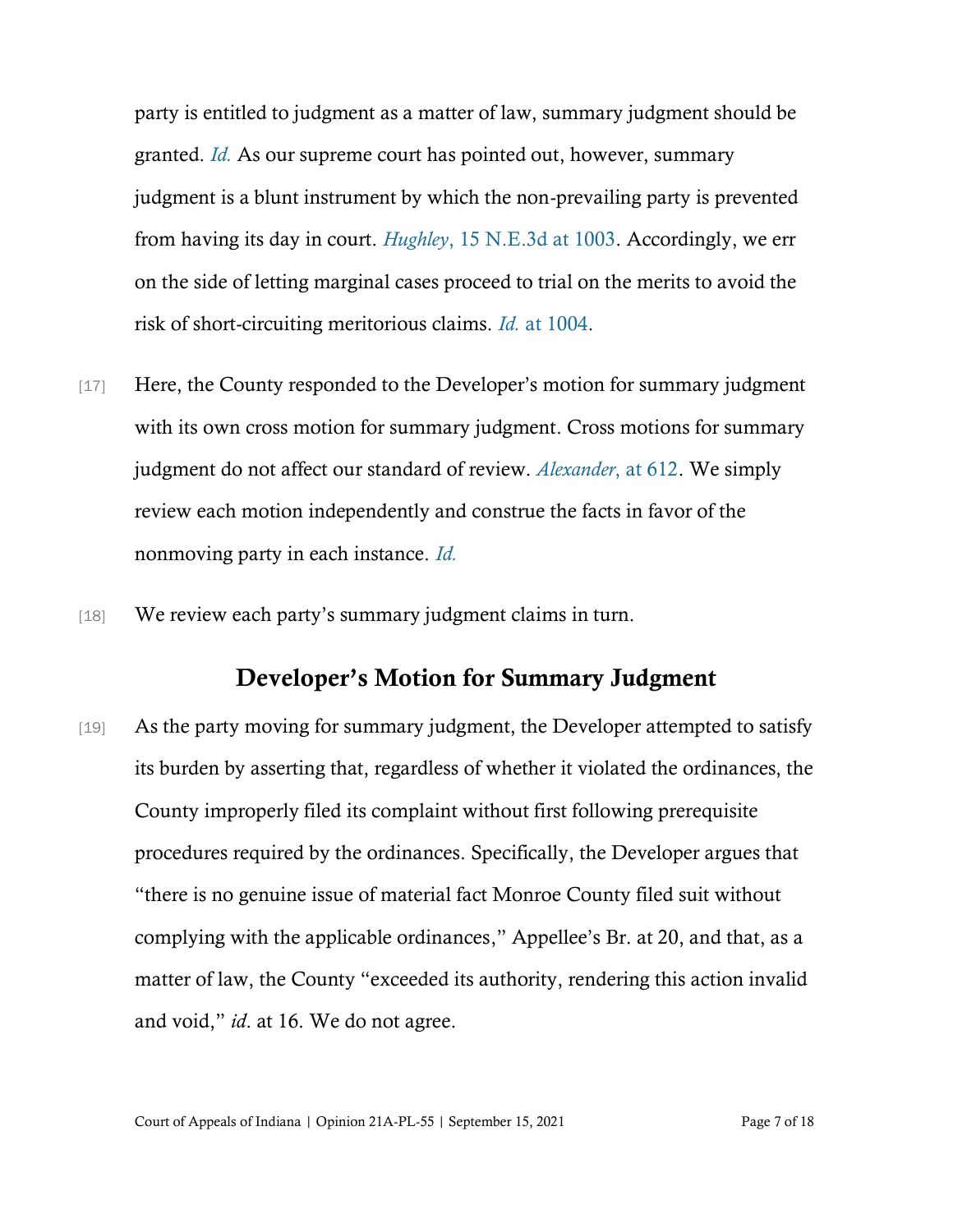- [20] To determine whether the County exceeded the scope of its authority under the Building Code and Zoning Code, we turn first to the Home Rule Act, which implements our state's policy of granting municipalities "all the powers that they need for the effective operation of government as to local affairs." [Ind.](https://www.westlaw.com/Document/N8FFC75A0817711DB8132CD13D2280436/View/FullText.html?transitionType=Default&contextData=(sc.Default)&VR=3.0&RS=da3.0)  Code § [36-1-3-2;](https://www.westlaw.com/Document/N8FFC75A0817711DB8132CD13D2280436/View/FullText.html?transitionType=Default&contextData=(sc.Default)&VR=3.0&RS=da3.0) *[City of Charlestown v. Charlestown Pleasant Ridge Neighborhood](https://www.westlaw.com/Document/Id7303030b52f11e89a72e3efe6364bb2/View/FullText.html?transitionType=Default&contextData=(sc.Default)&VR=3.0&RS=da3.0&fragmentIdentifier=co_pp_sp_7902_206)  Ass'n Corp.*[, 111 N.E.3d 199, 206](https://www.westlaw.com/Document/Id7303030b52f11e89a72e3efe6364bb2/View/FullText.html?transitionType=Default&contextData=(sc.Default)&VR=3.0&RS=da3.0&fragmentIdentifier=co_pp_sp_7902_206)–[07 \(Ind. Ct. App. 2018\).](https://www.westlaw.com/Document/Id7303030b52f11e89a72e3efe6364bb2/View/FullText.html?transitionType=Default&contextData=(sc.Default)&VR=3.0&RS=da3.0&fragmentIdentifier=co_pp_sp_7902_206) A municipality has "all powers granted it by statute," I.C.  $\S 36$ -1-3-4(1), and the General Assembly has statutorily authorized municipalities to both create and enforce ordinances, [I.C. § 36](https://www.westlaw.com/Document/NAD32A3B0817711DB8132CD13D2280436/View/FullText.html?transitionType=Default&contextData=(sc.Default)&VR=3.0&RS=cblt1.0)-1-4-11 ("A unit may adopt, codify, and enforce ordinances.").
- [21] Various statutes prescribe the ways municipalities must go about enforcing ordinances. In the earlier appeal from this action, a panel of this court outlined three such statutes—[Indiana Code section 36-1-6-4,](https://www.westlaw.com/Document/N47B6D1E03FF311DE9A3AA540F580B7CB/View/FullText.html?transitionType=Default&contextData=(sc.Default)&VR=3.0&RS=cblt1.0) [section 36-7-4-1013,](https://www.westlaw.com/Document/NF5F970B085CD11E0BB5BF63781FF1E8F/View/FullText.html?transitionType=Default&contextData=(sc.Default)&VR=3.0&RS=cblt1.0) and [section 36-7-4-1014:](https://www.westlaw.com/Document/NECF73A1085CD11E0B891FB2C20D93470/View/FullText.html?transitionType=Default&contextData=(sc.Default)&VR=3.0&RS=cblt1.0)

[Indiana Code section 36-1-6-4\(](https://www.westlaw.com/Document/N47B6D1E03FF311DE9A3AA540F580B7CB/View/FullText.html?transitionType=Default&contextData=(sc.Default)&VR=3.0&RS=da3.0)a), provides, in relevant part, that a municipal corporation "may bring a civil action" if a person or entity "violates an ordinance regulating or prohibiting a condition or use of property." Further, [Indiana Code sections 36-](https://www.westlaw.com/Document/NF5F970B085CD11E0BB5BF63781FF1E8F/View/FullText.html?transitionType=Default&contextData=(sc.Default)&VR=3.0&RS=cblt1.0) [7-4-1013](https://www.westlaw.com/Document/NF5F970B085CD11E0BB5BF63781FF1E8F/View/FullText.html?transitionType=Default&contextData=(sc.Default)&VR=3.0&RS=cblt1.0) and [36-7-4-1014](https://www.westlaw.com/Document/NECF73A1085CD11E0B891FB2C20D93470/View/FullText.html?transitionType=Default&contextData=(sc.Default)&VR=3.0&RS=cblt1.0) detail remedies for enforcement and allowable actions for violations of ordinances. Specifically, [Indiana Code section 36-7-4-1013\(a\)](https://www.westlaw.com/Document/NF5F970B085CD11E0BB5BF63781FF1E8F/View/FullText.html?transitionType=Default&contextData=(sc.Default)&VR=3.0&RS=da3.0) provides that if, after conducting an investigation into an alleged violation of an ordinance, a municipal attorney or an attorney representing the county comes to the reasonable belief that an entity has violated an ordinance, "the municipal attorney or an attorney representing the county may file a complaint against the person and prosecute the alleged violation under IC 36-1-6." [Indiana](https://www.westlaw.com/Document/NECF73A1085CD11E0B891FB2C20D93470/View/FullText.html?transitionType=Default&contextData=(sc.Default)&VR=3.0&RS=da3.0)  [Code section 36-7-4-1014](https://www.westlaw.com/Document/NECF73A1085CD11E0B891FB2C20D93470/View/FullText.html?transitionType=Default&contextData=(sc.Default)&VR=3.0&RS=da3.0) provides . . . "[t]he plan commission, board of zoning appeals, or any enforcement official designated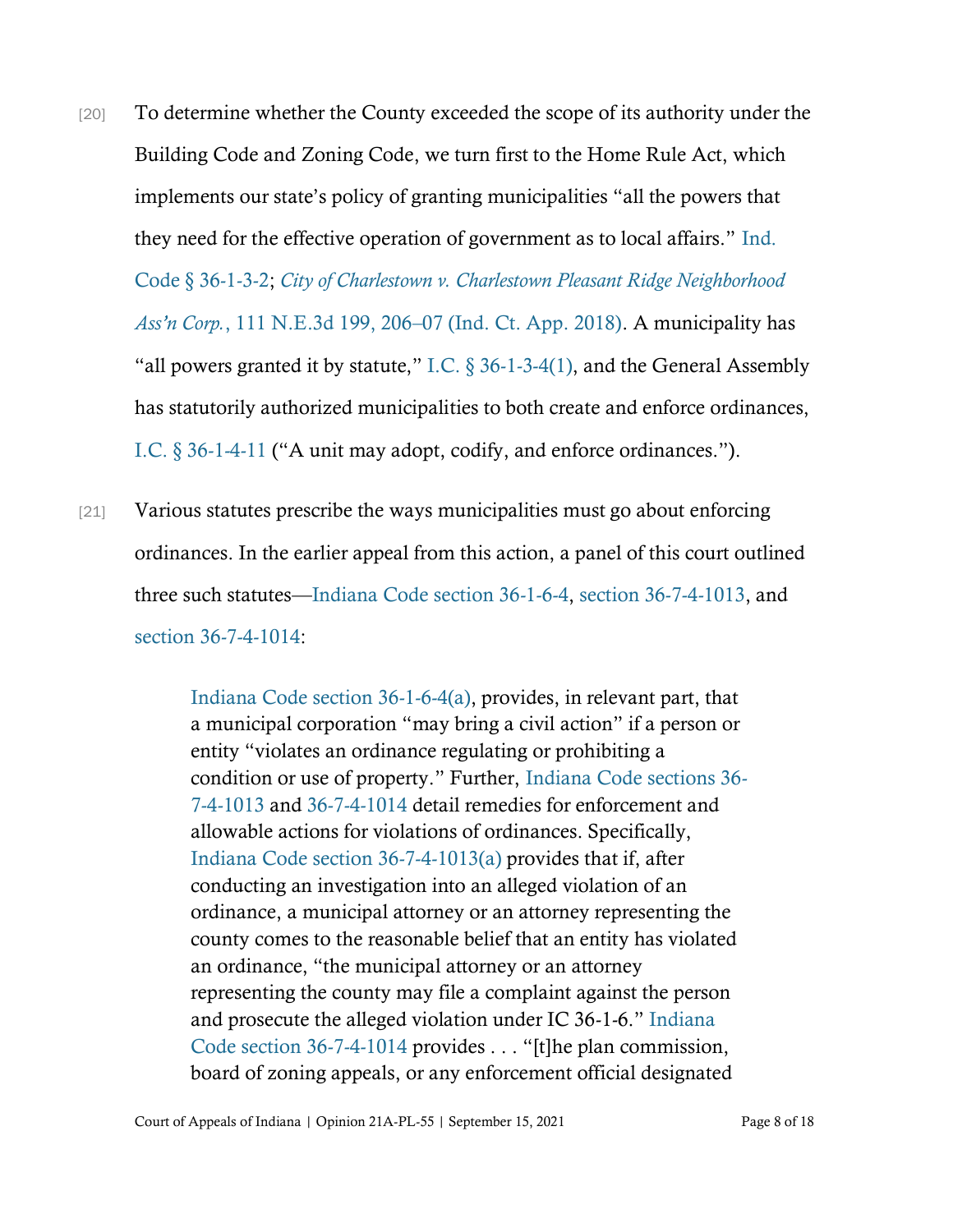in the zoning ordinance may bring an action under IC 36-1-6 to enforce an ordinance adopted or action taken under this chapter."

*[Boathouse Apartments](https://www.westlaw.com/Document/I8bf900b0b02d11ea8406df7959f232f7/View/FullText.html?transitionType=Default&contextData=(sc.Default)&VR=3.0&RS=da3.0&fragmentIdentifier=co_pp_sp_7902_1049)*[, 150 N.E.3d at 1049.](https://www.westlaw.com/Document/I8bf900b0b02d11ea8406df7959f232f7/View/FullText.html?transitionType=Default&contextData=(sc.Default)&VR=3.0&RS=da3.0&fragmentIdentifier=co_pp_sp_7902_1049) Notably, nothing in the plain language of the above-quoted statutes requires municipalities to take prerequisite steps before initiating an ordinance enforcement action. *[Id](https://www.westlaw.com/Document/I8bf900b0b02d11ea8406df7959f232f7/View/FullText.html?transitionType=Default&contextData=(sc.Default)&VR=3.0&RS=da3.0)*[.](https://www.westlaw.com/Document/I8bf900b0b02d11ea8406df7959f232f7/View/FullText.html?transitionType=Default&contextData=(sc.Default)&VR=3.0&RS=da3.0)

- [22] Moreover, these statutes do not prohibit a municipality from adopting its own prerequisites. Indeed, in addition to the powers granted it by statute, a municipality has "all other powers necessary or desirable in the conduct of its affairs." I.C.  $\S 36$ -1-3-4(2). A municipality "may exercise any power it has" so long as the power "is not expressly denied by the Indiana Constitution or by statute." [I.C. § 36](https://www.westlaw.com/Document/N945FF6D0817711DB8132CD13D2280436/View/FullText.html?transitionType=Default&contextData=(sc.Default)&VR=3.0&RS=cblt1.0)-1-3-5.
- [23] Here, the Developer contends that the County's ordinances set forth nonstatutory prerequisites and that the County failed to observe those prerequisites before initiating its enforcement action. The trial court not only agreed with the Developer, the court also expressed incredulity as to "why the County chose to act in violation of the clear mandates of the Monroe County Code §817-3." Appellant's App. Vol. II, p. 18.
- [24] The Developer is incorrect, and the trial court's incredulity is misplaced, for two reasons. First, the County's complaint alleged that the Developer violated both the Zoning Ordinance and the Building Code, but the trial court based its

Court of Appeals of Indiana | Opinion 21A-PL-55 | September 15, 2021 Page 9 of 18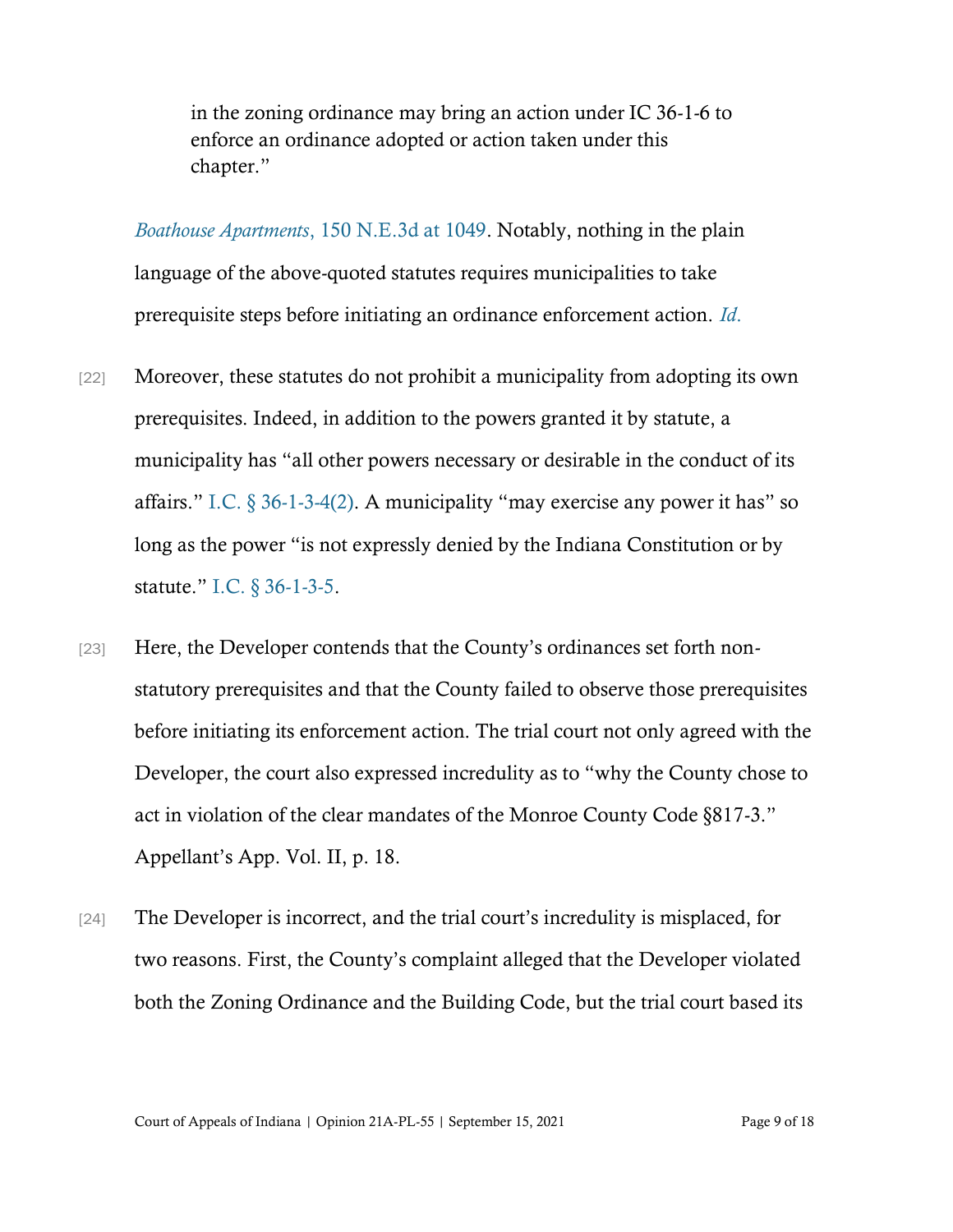summary judgment decision solely on the provisions of the Zoning Ordinance.<sup>3</sup> In fact, the trial court's summary judgment order is devoid of any reference to the provisions of the Building Code. Secondly, despite describing the provisions of the Zoning Ordinance as "clear," the trial court applied those provisions in a manner that is not supported by their plain language.

[25] Beginning our analysis with the provisions of the Building Code, we address each of these errors in turn.

#### *a. The Building Code contains no prerequisites.*

- [26] The County alleged in its complaint that the Developer "allowed fourteen of the [townhomes] to be occupied for residential purposes without first having complied with the Building Code." *Id*. at 90. The County further alleged that, as a result, the Developer "was, and is, in violation of at least Sections 430-16, 430-18, and 430-20 of the Building Code." *Id*.
- [27] In relevant part, Building Code section 430-16 provides:

No certificate of occupancy for any building or structure erected, altered or repaired, after the effective date of this Chapter shall be issued: 1. unless such building or structure is determined, after final inspection, to have been erected, altered or repaired in compliance with the provisions of this Chapter; and 2. unless a valid Land Use Certificate, or waiver, has been issued for the

<sup>&</sup>lt;sup>3</sup> The court appears to have disregarded the Building Code in spite of the county attorney's reminder at the summary judgment hearing that "this action consists of two (2) counts." Tr. p. 36. And after explaining that count one is based on Building Code section 430 and that count two is based on Zoning Ordinance section 814, the county attorney repeated that "there are two (2) counts here and not every provision that [the Developer] has talked about applies to each count." *Id*.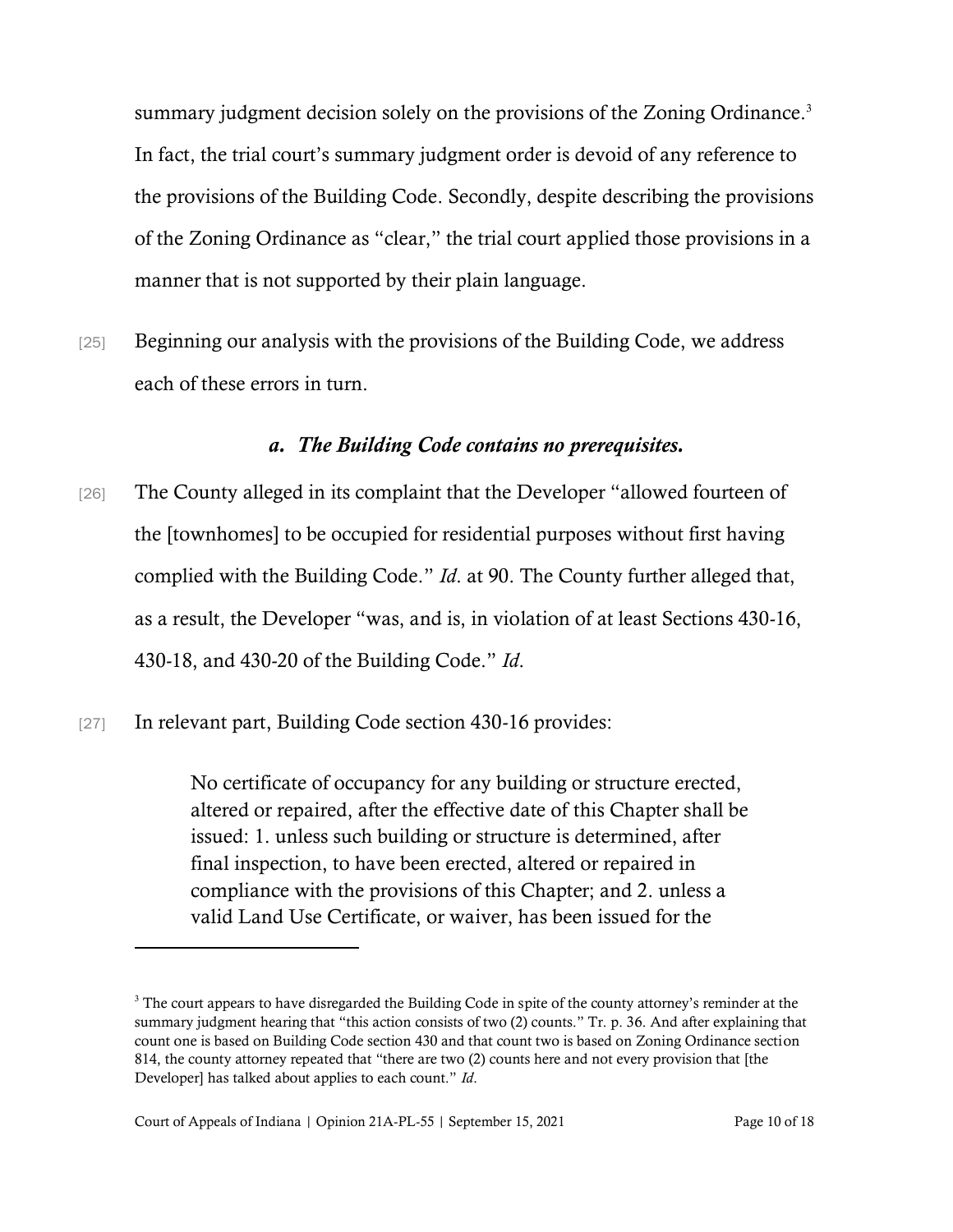proposed use and occupancy of building or structure by the Monroe County Plan Commission Administrator . . . . It shall be unlawful to occupy any such building or structure prior to the issuance of a full, partial or temporary certificate of occupancy issued by the Building Commissioner.

This provision of the Building Code unambiguously contains no prerequisites to filing suit.

 $[28]$  The same is true of section 430-18:

It shall be unlawful for any person, firm or corporation . . . to erect, construct, enlarge, alter, repair, improve, remove, convert, demolish, equip, use, occupy or maintain any building or structure . . . contrary to, or in violation of the provisions of this Chapter. The Building Department shall, on receipt of information of the violation of this Chapter, make an investigation of the alleged violation. If acts elicited by the investigation are sufficient to establish a reasonable belief that a violation has occurred, the County Attorney may prosecute the alleged violation under IC 36-1-6.

[29] Section 430-20 does not impose prerequisites, either.

The Building Commissioner shall, in the name of Monroe County, Indiana, bring actions in the Circuit Court of Monroe County, Indiana, for mandatory and injunctive relief in the enforcement of, and to secure compliance with, any order or orders of the Building Commissioner. Any such action for mandatory or injunctive relief may be joined with an action to recover the penalties provided for in this Chapter.

Court of Appeals of Indiana | Opinion 21A-PL-55 | September 15, 2021 Page 11 of 18 [30] These provisions of the Building Code do not require that the County take prerequisite steps before initiating an action to enforce the provisions of the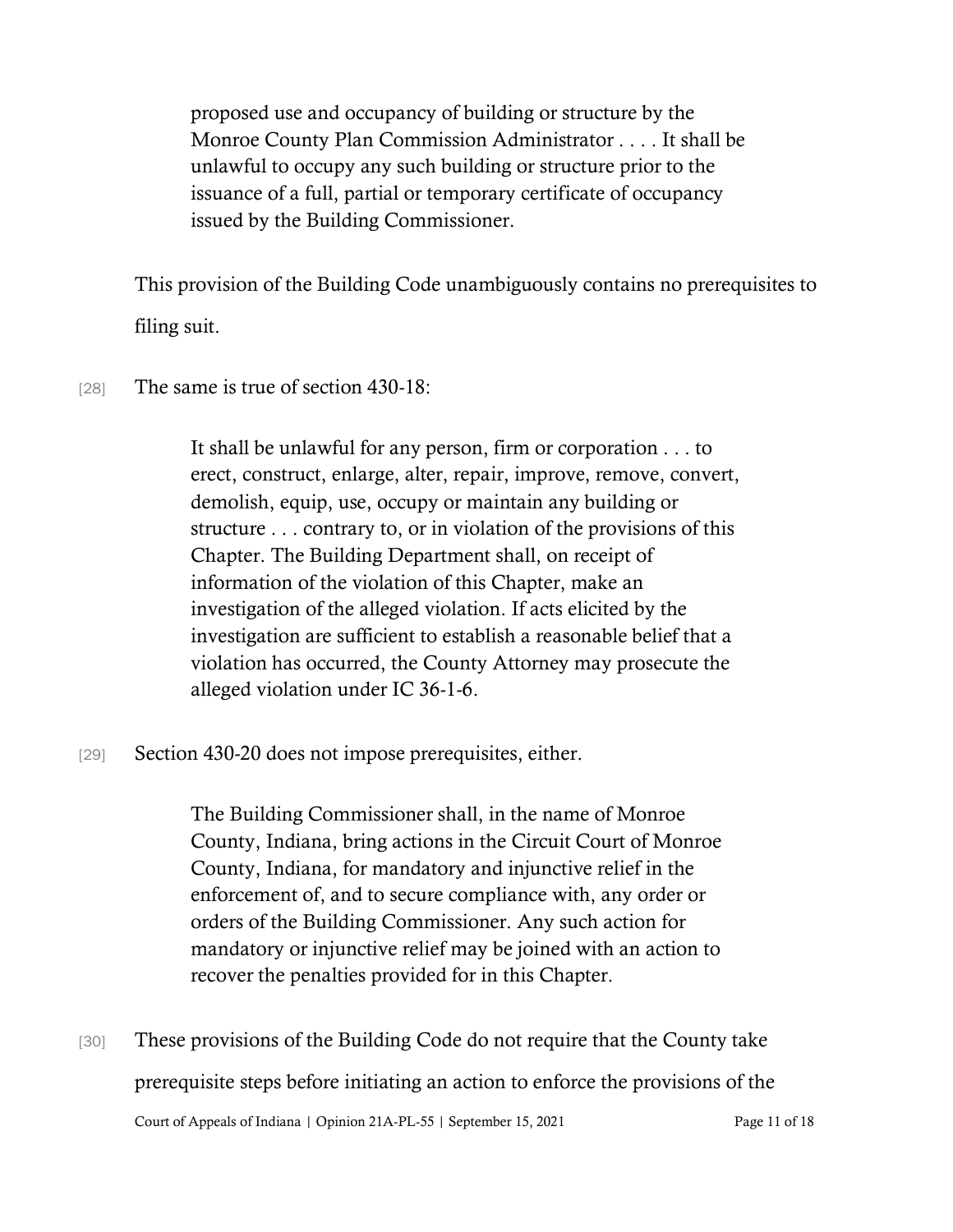Building Code. As a result, the County did not fail to comply with the applicable provisions of the Building Code, as the Developer maintains. And, for these reasons, the Developer's claim that the County failed to comply with the provisions of the Building Code fails as a matter of law. The trial court erred in granting summary judgment to the Developer on these grounds—or, more specifically, the court erred in granting summary judgment in disregard of the Building Code's provisions.

[31] We turn next to the Developer's claim as to section 817-3.

## *b. The County complied with the prerequisites contained in the Zoning Ordinance.*

[32] The Developer argues there is no genuine issue of material fact that the County initiated its enforcement action without first complying with Zoning Ordinance section 817-3. Specifically, the Developer asserts that the County failed to comply with Zoning Ordinance sections 817-3(B) and (C), which require that the County provide "written notice of a zoning ordinance violation . . . indicating the nature of the violation [and] stating the action necessary to correct the violation" and stating "what action the administrator intends to take" before initiating an enforcement action. Appellee's Br. at 35. The Developer further asserts that the County proceeded in contravention of section 817-3(D) because the County failed to obtain approval from the board of zoning appeals ("BZA") before filing suit. *Id*.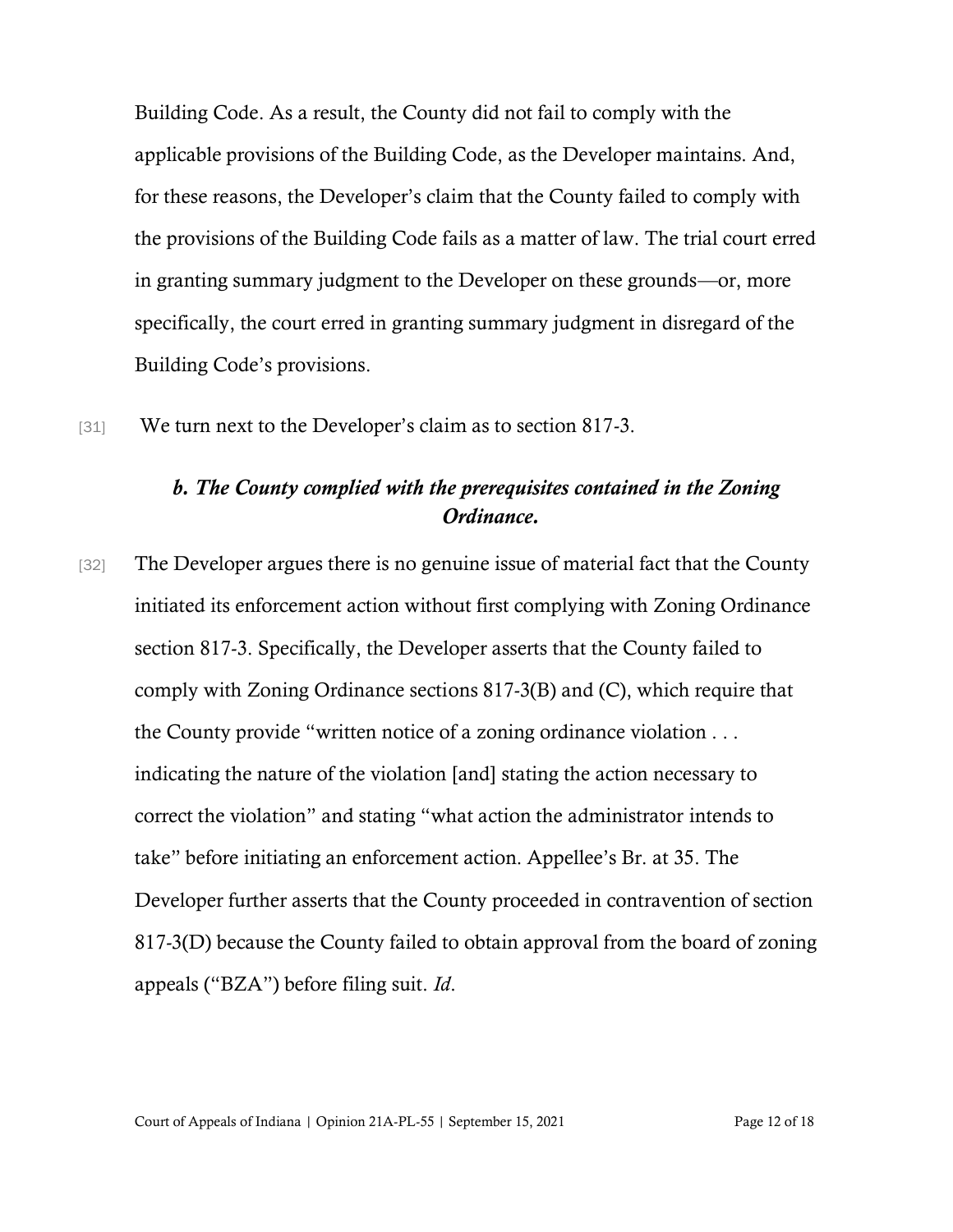- [33] The trial court agreed with the Developer and expressed disbelief as to "why the County chose to act in violation of the clear mandates" of section 817-3. Appellant's App. Vol. II, p. 18. But, as mentioned above, the trial court's misplaced disbelief likely resulted from its imprecise reading of the provision's plain language.
- [34] In full, section 817-3 provides:
	- (A) It shall be the duty of the Administrator to enforce the provisions of this ordinance in the manner and form and with the powers provided by this ordinance.
	- (B) If the Administrator finds that any provision of this ordinance is being, or has been, violated, he shall send a written notice to the person responsible for such violation, indicating the nature of the violation and ordering the action necessary to correct it. Additional written notices may be sent at the administrator's discretion.
	- (C) The final written notice (and the initial written notice may be the final notice) shall state what action the administrator intends to take if the violation is not corrected.
	- (D) If the violation is not corrected, the Administrator shall seek Board authority to pursue the remedies authorized by this ordinance.
	- (E) The above notwithstanding, in cases where delay would seriously threaten the effective enforcement of the ordinance or pose danger to the public health, safety or welfare, the administrator may seek enforcement without prior written notice or Board authority by invoking any of the remedies authorized by this ordinance.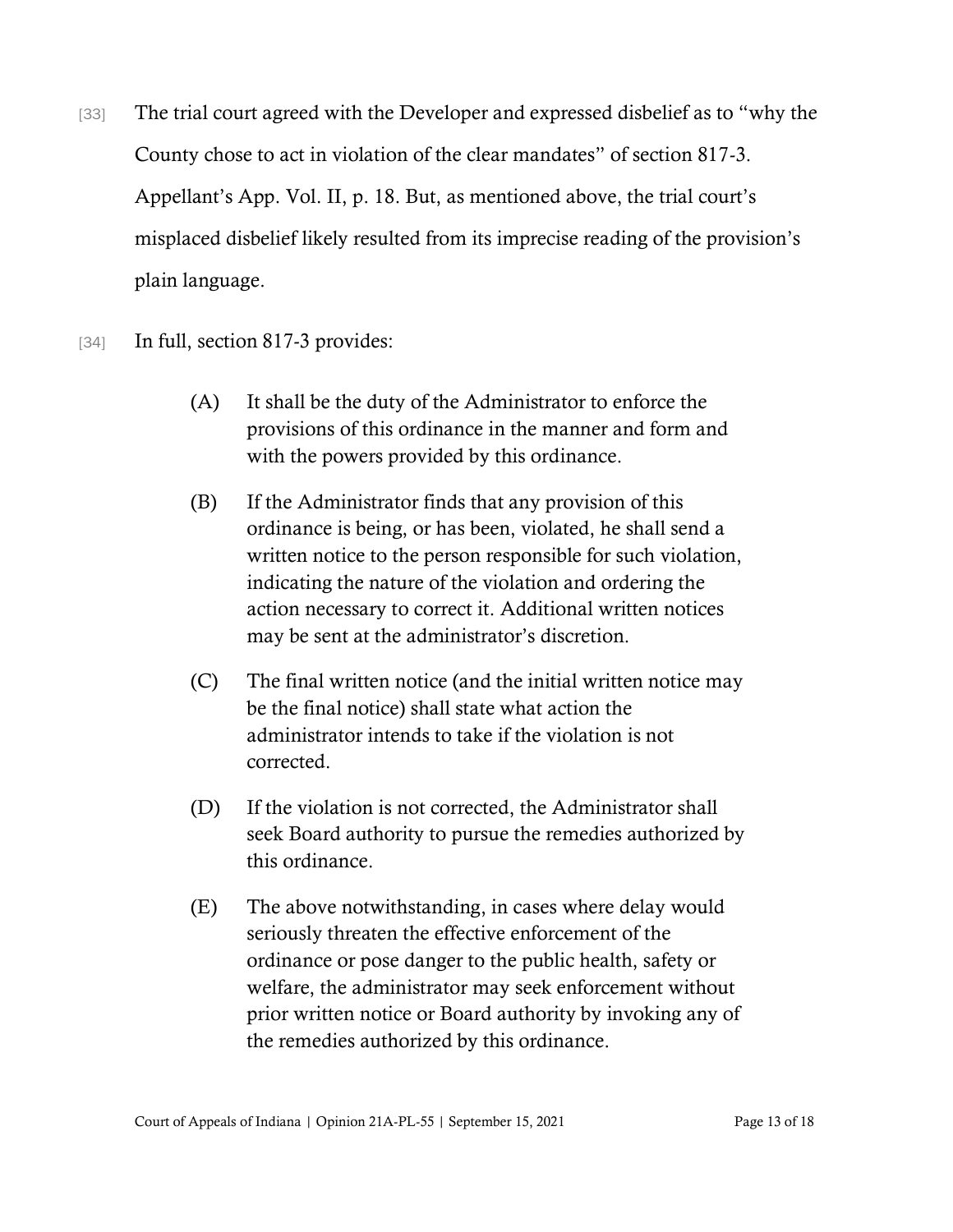- [35] In response to the Developer's claim that the County violated sections 817(B), (C), and (D), the County maintains that section 817-3(E) authorizes it to seek enforcement without prior written notice or BZA authorization. Appellant's Br. at 29–30. Although the parties disagree both as to whether the manner in which the County sought enforcement comports with these provisions and as to which of these provisions apply, the facts demonstrating the County's course of conduct are undisputed.
- [36] The County informed the Developer before construction began that the townhomes must pass final inspection approval before a land use certificate will be issued, that a land use certificate must be obtained before a certificate of occupancy can be issued, and that both must be issued before the townhomes can be occupied. Appellant's App. Vol. III, pp. 44, 54. The County then inspected the townhomes on three separate occasions, each time notifying the Developer that specified construction deficiencies prevented the County from issuing final inspection approval. The County communicated this to the Developer several times; first, in August 2016, then in mid-September, and once again in November. Nonetheless, despite having not received a final inspection approval, a land use certificate, or a certificate of occupancy, the Developer permitted residential tenants to occupy at least one dozen townhomes as early as August 6, 2016. And the Developer concedes that between August 2016 and March 2017, it permitted tenants to occupy several additional townhomes.
- Court of Appeals of Indiana | Opinion 21A-PL-55 | September 15, 2021 Page 14 of 18 [37] In short, the Developer admits both that construction deficiencies persisted and that it nonetheless permitted tenants to occupy the townhomes before obtaining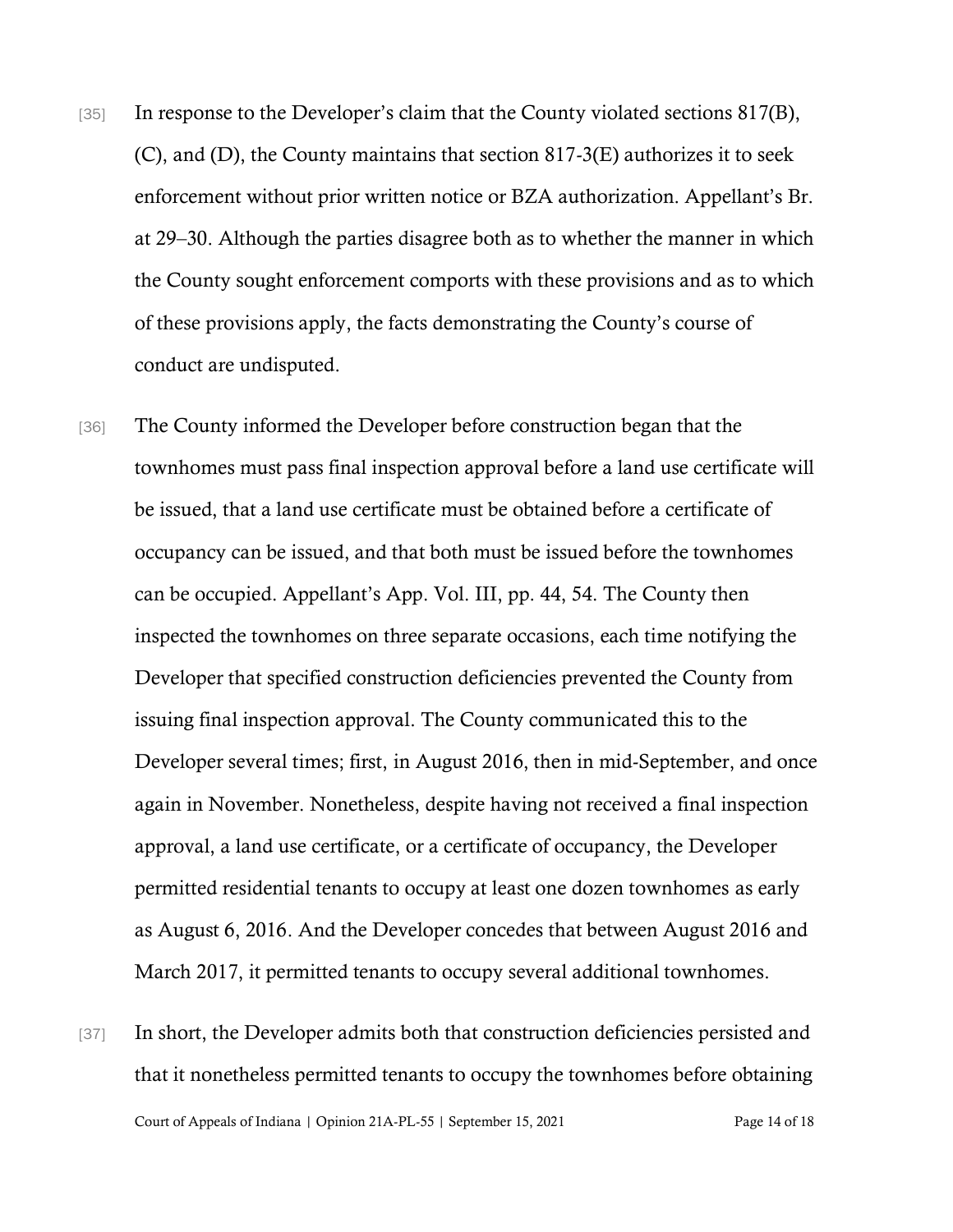approval to do so. Additionally, the Developer acknowledges that it remained in communication with the County and that it met with members of the County's planning department to discuss the outstanding construction deficiencies preventing it from obtaining the required approvals. When the County observed in mid-September 2016 that the townhomes may be occupied, it promptly investigated to determine whether and to what extent that observation held true. The County communicated its findings to the Developer. Then, over a handful of weeks—several of which coincided with major holidays—the County drafted a complaint against the County.

[38] Given the absence of any genuine dispute over these material facts, the issue of whether the County complied with Zoning Ordinance 817-3 before filing suit turns on a question of law. The trial court concluded that although section 817- 3(E) "allows the County to seek enforcement without any prior written notice, 'where delay would seriously threaten the effective enforcement of the ordinance or pose a danger to the public health, safety or welfare,' . . . the six months that elapsed between the first alleged violations and the filing of the suit belies any claim of emergency or danger." Appellant's App. Vol. II, p. 18. Yet, contrary to the court's conclusion, nothing in the plain language of section 817- 3(E) requires that an "emergency" exist before the County is entitled to forego the requirements of sections 817-3(B), (C), and (D). Indeed, the word "emergency" does not appear anywhere in section 817-3, and the trial court erred in drawing its conclusion based on the perceived requirement that the County assert a "claim of emergency." *Id*.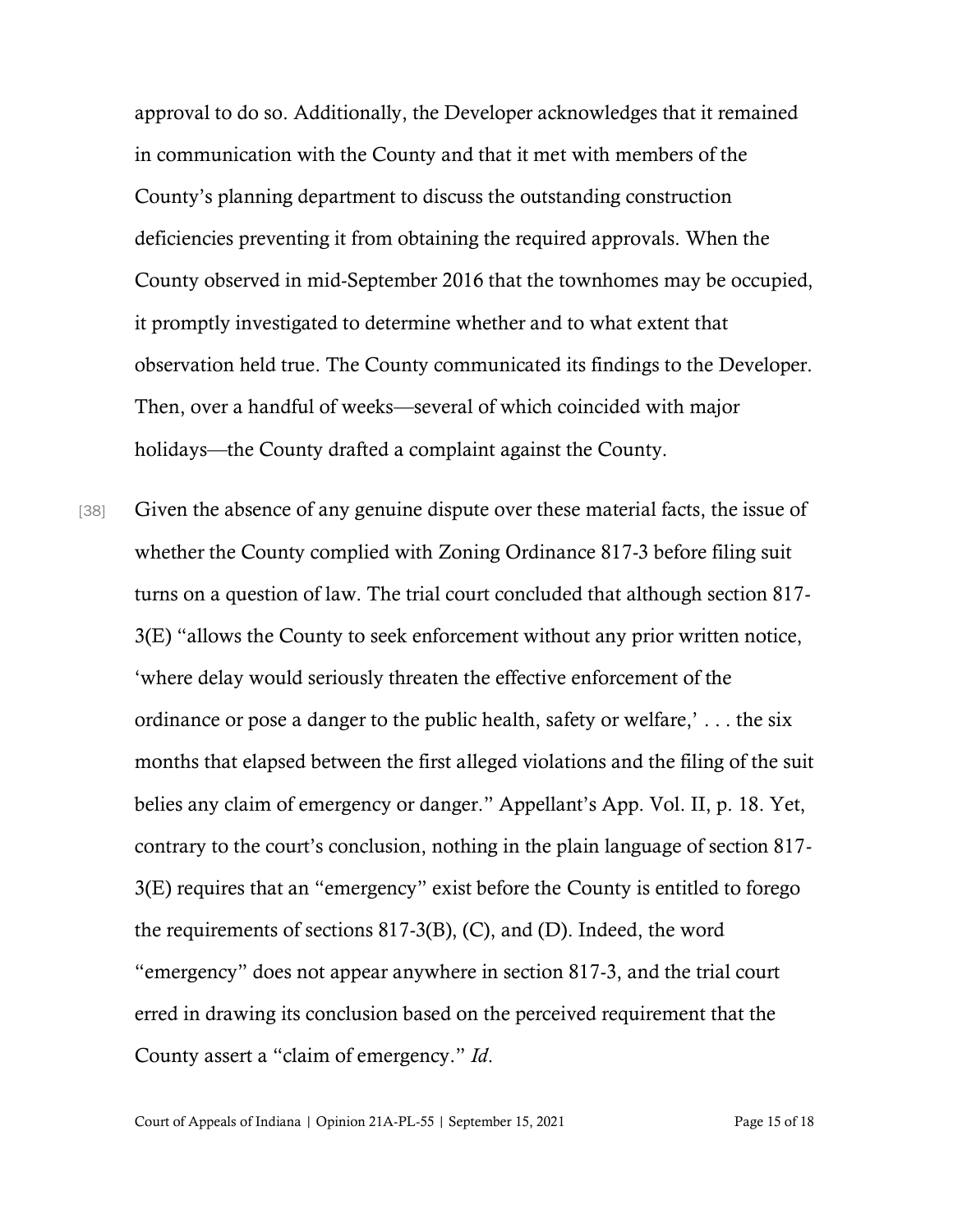- [39] The court also erroneously centered its conclusion on the County's "claim" of . . . danger," which the court concluded was "not credible." *Id.* While "danger to the public health, safety or welfare" is set forth in section 817-3(E) as one of the grounds permitting the County to forego the required prerequisites, it is not the only ground. Section 817-3(E) also provides that the County may proceed in lieu of the requirements required under sections 817(B), (C), and (D) "where delay would seriously threaten the effective enforcement of the ordinance."
- [40] Here, the Developer met with the County to discuss the construction deficiencies preventing it from obtaining approval, and the Developer was told several times that approval was required prior to occupancy. Nonetheless, despite receiving several reminders it had not yet received a final inspection approval, a land use certificate, or a certificate of occupancy, the Developer permitted tenants to occupy the townhomes from August 6 onward.
- [41] What we find incredible is the Developer's suggestion that it never received notification that it was violating the ordinances. It received several such notifications and remained in communication with the County for several months about what it must do to come into compliance. The County gave the Developer ample opportunity to do so, and the Developer's insistence on permitting continued occupancy without first resolving the specified construction deficiencies and obtaining the necessary approvals rendered the County's attempt to enforce the Zoning Ordinance in lieu of litigation ineffective.

Court of Appeals of Indiana | Opinion 21A-PL-55 | September 15, 2021 Page 16 of 18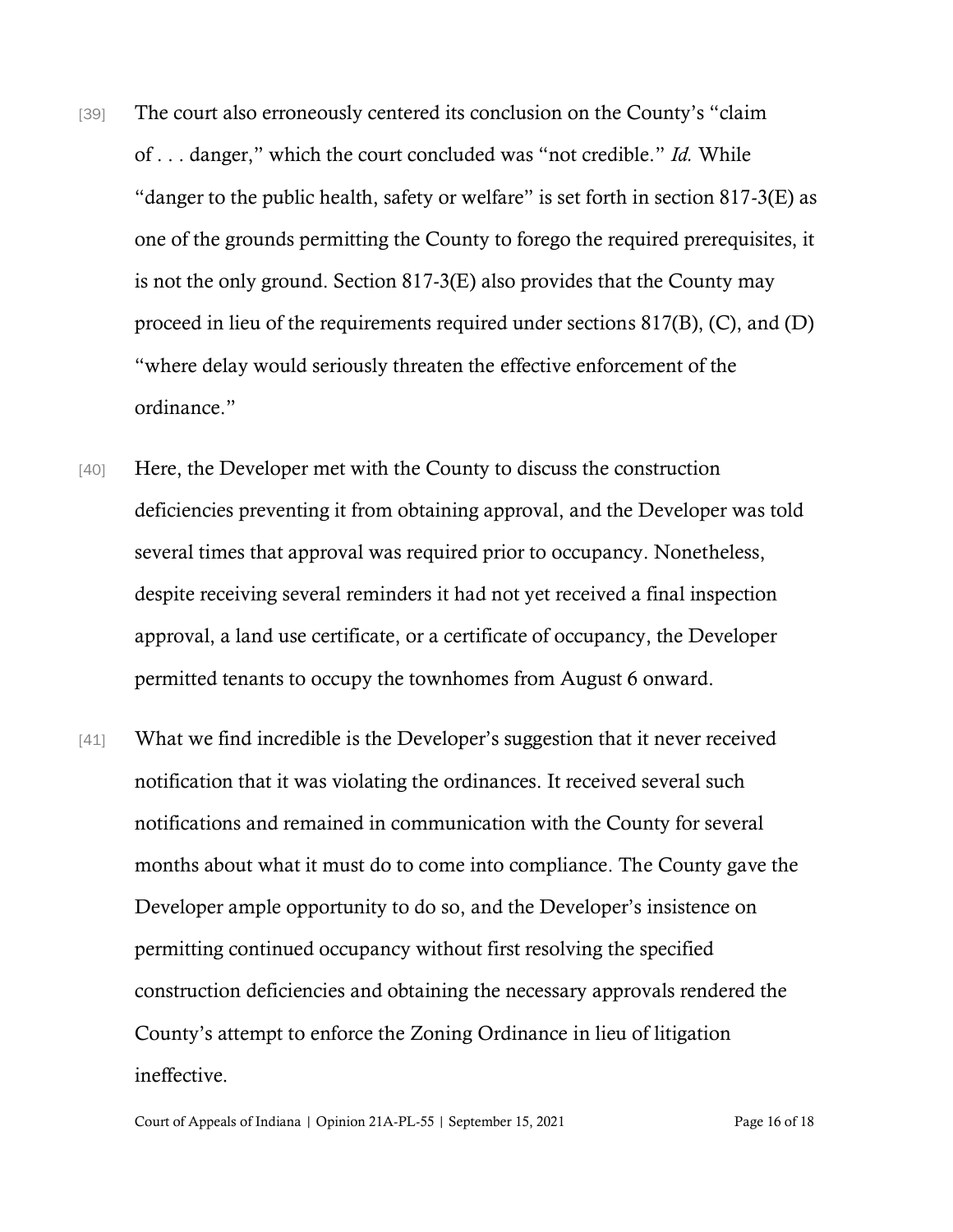- [42] For all of these reasons, we conclude as a matter of law that the County properly proceeded under Zoning Ordinance section 817-3(E). The trial court's grant of summary judgment to the Developer on its claims under the Zoning Ordinance was error.
- [43] We turn next to the County's cross motion for summary judgment.

## County's Motion for Summary Judgment

- [44] As a result of the trial court's conclusion that the County initiated its enforcement action improperly, the court did not consider the County's cross motion for summary judgment. The County argued in its motion that the Developer violated both the Building Code and the Zoning Code. Because we conclude that the County properly initiated its enforcement action, we address the County's cross motion for summary judgment here.
- [45] We repeat for emphasis that the County's complaint alleged the Developer violated two separate ordinances: Building Code section 430-16 and Zoning Ordinance section 814-2. And, as with the Developer's motion for summary judgment, the material facts are undisputed, rendering the County's claim a question of law.
- Court of Appeals of Indiana | Opinion 21A-PL-55 | September 15, 2021 Page 17 of 18 [46] Building Code Section 430-16, which we have quoted above, provides that "[i]t shall be unlawful to occupy any such building or structure prior to the issuance of a full, partial or temporary certificate of occupancy." Zoning Ordinance section 814-2(A) sets forth that "no building or other structure . . . shall be occupied or used, in whole or in part, for any purpose whatsoever, until a land